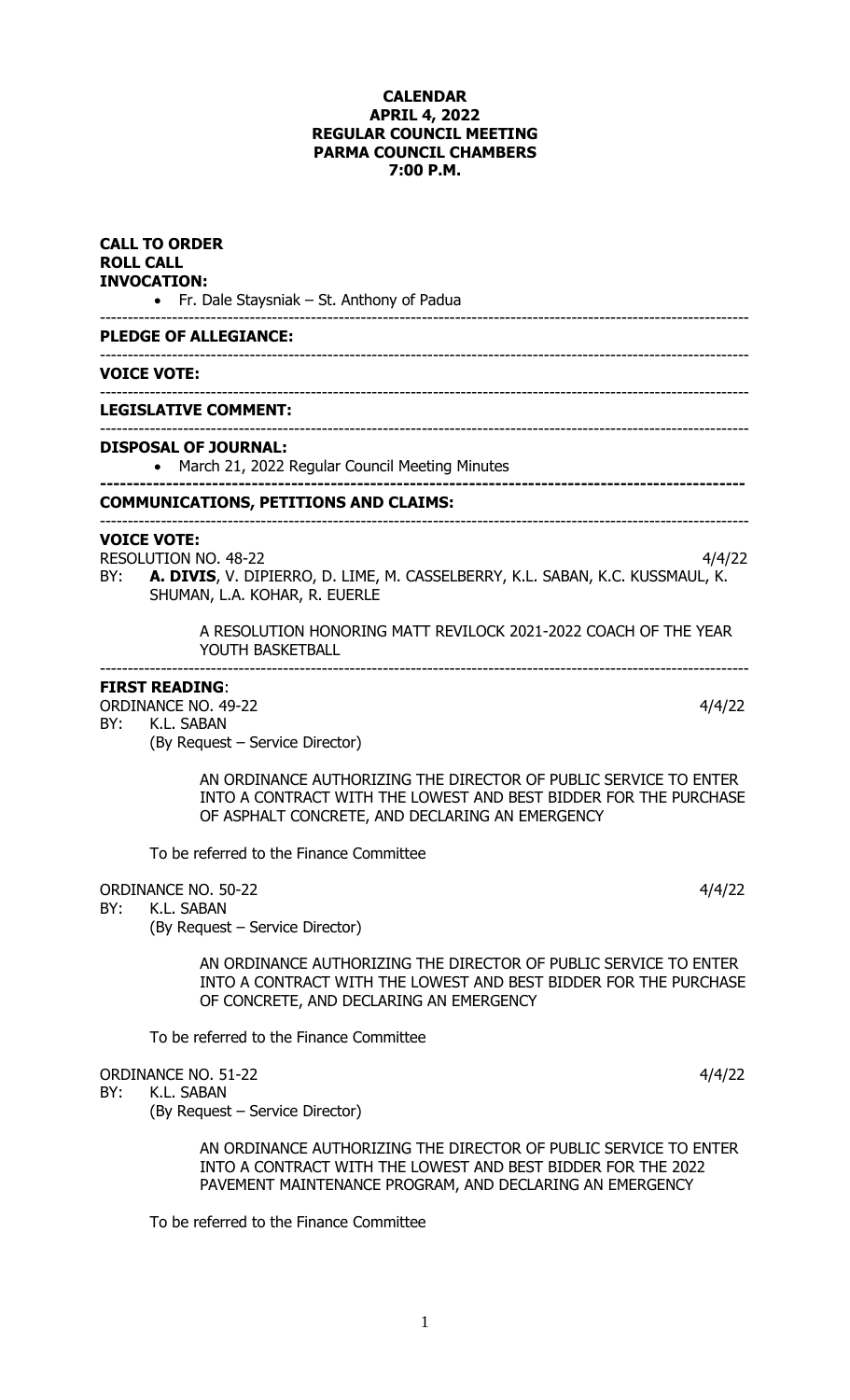### ORDINANCE NO. 52-22 4/4/22

BY: K.L. SABAN

(By Request – Service Director)

AN ORDINANCE AUTHORIZING THE DIRECTOR OF PUBLIC SERVICE TO ENTER INTO A CONTRACT WITH THE LOWEST AND BEST BIDDER FOR THE PURCHASE OF TACK COAT AND PRIME COAT, AND DECLARING AN EMERGENCY

To be referred to the Finance Committee

ORDINANCE NO. 53-22 4/4/22

BY: D. LIME

## (BY Request – Safety Director)

AN ORDINANCE AUTHORIZING THE MAYOR AND THE DIRECTOR OF PUBLIC SAFETY TO ENTER INTO A CONTRACT WITH THE LOWEST AND BEST BIDDER FOR PAVEMENT MARKINGS, AND DECLARING AN EMERGENCY

To be referred to the Finance Committee

ORDINANCE NO. 54-22 4/4/22

BY: A. DIVIS

(By Request – City Engineer)

AN ORDINANCE AUTHORIZING THE MAYOR TO GRANT A TEMPORARY EASEMENT FOR THE REAL ESTATE OWNED BY THE CITY OF PARMA AT THE SOUTHEAST CORNER OF ROYALVIEW DRIVE AND PECAN DRIVE (PERMANENT PARCEL NO. 455-15-009), TO THE NORTHEAST OHIO REGIONAL SEWER DISTRICT (NEORSD) FOR STAGING PURPOSES FOR THE PECAN DRIVE STREAM BANK STABILIZATION PROJECT IN THE CITY OF PARMA, AND DECLARING AN **EMERGENCY** 

To be referred to the Public Service Committee

#### --------------------------------------------------------------------------------------------------------------------- **SECOND READING**: **(Pending Outcome of Committee Meetings)** ORDINANCE NO. 37-22 (PLANNING) 3/21/22

BY: D. LIME

(By Request – Community Services/Economic Development Director)

AN ORDINANCE AUTHORIZING THE MAYOR TO TRANSFER, BY QUIT CLAIM DEED, THE CITY-OWNED VACANT LAND LOCATED AT 5714 HAVERHILL AVENUE (PERMANENT PARCEL NUMBER 448-08-059) TO THE PARMA COMMUNITY IMPROVEMENT CORPORATION (PCIC), AND DECLARING AN EMERGENCY

To be referred back to the Planning Committee

ORDINANCE NO. 39-22 (PLANNING) 3/21/22

BY: D. LIME

(By Request – Community Services/Economic Development Director)

AN ORDINANCE AUTHORIZING THE MAYOR TO TRANSFER, BY QUIT CLAIM DEED, THE VACANT LAND OWNED BY THE CITY OF PARMA LAND REUTILIZATION PROGRAM, LOCATED AT 5710 HAVERHILL AVENUE (PERMANENT PARCEL NUMBER 448-08-060), TO THE PARMA COMMUNITY IMPROVEMENT CORPORATION (PCIC), AND DECLARING AN EMERGENCY

To be referred back to the Planning Committee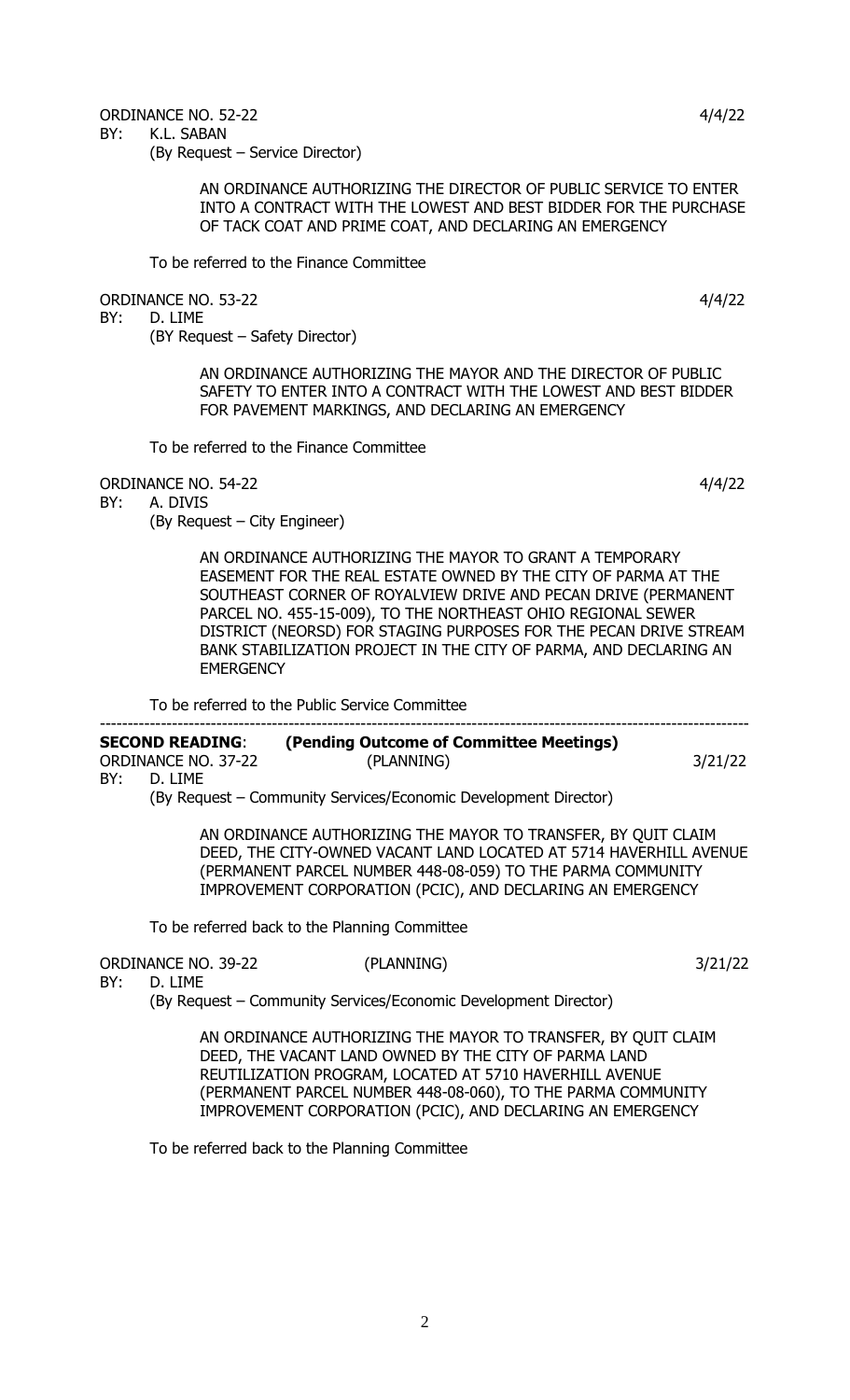3

BY: K.L. SABAN

(By Request – Recreation Director)

AN ORDINANCE TO AMEND A PORTION OF SUBSECTION (b) "RECREATION DEPARTMENT" OF SECTION 185.05 "FEES OF THE DIRECTOR OF PUBLIC SERVICE", SECTION (b) "RECREATION DEPARTMENT" RELATIVE TO TENNIS FEES, OF THE CODIFIED ORDINANCES OF THE CITY OF PARMA, AND DECLARING AN EMERGENCY

(FINANCE) 3/21/22

To be referred back to the Finance Committee

| <b>ORDINANCE NO. 45-22</b> |  |
|----------------------------|--|
|                            |  |

#### BY: K.L. SABAN

(By Request – Recreation Director)

AN ORDINANCE TO AMEND A PORTION OF EXHIBIT "A" OF ORDINANCE NO. 423-06 TO AMEND THE PAY RANGE FOR THE PART-TIME POSTIONS OF TENNIS DIRECTOR AND TENNIS INSTRUCTOR, AND DECLARING AN **EMERGENCY** 

To be referred back to the Finance Committee

| <b>THIRD READING:</b>      | (Pending Outcome of Committee Meetings) |         |
|----------------------------|-----------------------------------------|---------|
| ORDINANCE NO. 209-21       | (PLANNING)                              | 12/6/21 |
| BY:<br>A. DIVIS, R. EUERLE |                                         |         |

AN ORDINANCE TO REZONE PERMANENT PARCEL NUMBER 446-11-001, LOCATED AT 6123 STATE ROAD FROM SINGLE FAMILY-A TO RETAIL BUSINESS DISTRICT, IN THE CITY OF PARMA

To be referred back to the Planning Committee

ORDINANCE NO. 27-22 (FINANCE) 3/7/22

BY: L.A. KOHAR

(By Request – Community Services & Economic Development Director)

AN ORDINANCE TO AUTHORIZE THE MAYOR OR HIS DESIGNEE TO ENTER INTO AN ECONOMIC DEVELOPMENT GRANT AWARD AGREEMENT BETWEEN THE CITY OF PARMA AND ALLIED DEVELOPMENT/CHIK-FIL-A, AND DECLARING AN EMERGENCY

ORDINANCE NO. 28-22 (FINANCE) 3/7/22

BY: L.A. KOHAR

(By Request – Community Services & Economic Development Director)

AN ORDINANCE TO AUTHORIZE THE MAYOR OR HIS DESIGNEE TO ENTER INTO AN ECONOMIC DEVELOPMENT GRANT AWARD AGREEMENT BETWEEN THE CITY OF PARMA AND ALLIED DEVELOPMENT/ACE HARDWARE, AND DECLARING AN EMERGENCY

ORDINANCE NO. 31-22 (FINANCE) 3/7/22 BY: V. DIPIERRO

(By Request – Community Services & Economic Development Director)

AN ORDINANCE TO AUTHORIZE THE MAYOR OR HIS DESIGNEE TO ENTER INTO AN ECONOMIC DEVELOPMENT/GRANT AWARD AGREEMENT BETWEEN THE CITY OF PARMA AND ADVANCE DOOR COMPANY, AND DECLARING AN **EMERGENCY**